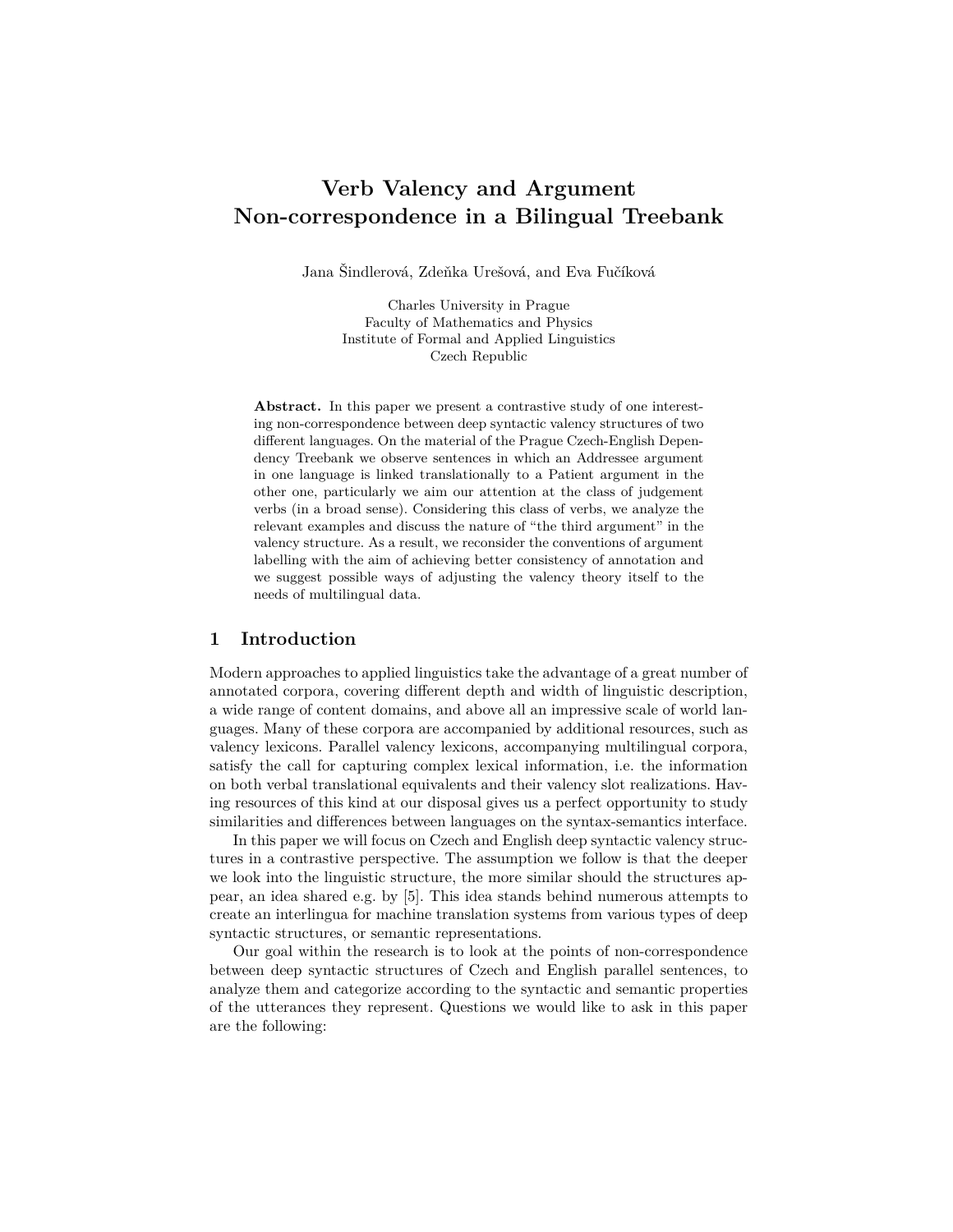- **–** Are there any semantic (or syntactico-semantic) criteria, rather than mere morphological hints, to let us distinguish clearly between possible variants of argument labelling?
- **–** Does the cross-linguistic perspective offer a better insight into the nature of differences between the individual frames?
- **–** Does the cross-linguistic perspective help us in deciding about possible theoretical amendments and in making the annotation practice more uniform?

## **2 Methodology and Data**

We took the advantage of the existence of Czech-English parallel data, namely the Prague Czech-English Dependency Treebank (PCEDT) [4]. It is a collection of about 50 000 sentences, taken from Penn Treebank-Wall Street Journal section, translated manually to Czech, transformed into dependency trees and annotated at the level of deep syntactic relations (called the tectogrammatical layer). In short, the tectogrammatical layer contains mostly content words (with several defined exceptions) connected with oriented edges and labelled with syntactico-semantic functors according to the Functional Generative Description approach (FGD), see [6]. Ellipsis and anaphora resolution is also included, as well as an automatic alignment of corresponding nodes [12].

The PCEDT 2.0 [3] is annotated according to the FGD valency theory and two valency lexicons (one for each language) are part of the release of the treebank. The PDT-Vallex [15, 16] has been developed as a resource for annotating argument relations in the Prague Dependency Treebank [1]. Valency frames in the PDT-Vallex roughly correspond to individual verb meanings. Valency frames consist of participant slots represented by tectogrammatical functors. Each slot is marked as obligatory or optional and its typical morphological realization forms are listed. Frame entries are supplemented with illustrative sentence examples.

The Engvallex was created as an adaptation of an already existing resource of English verb argument structure characteristics, the Propbank. The original Propbank argument structure frames have been adapted to the FGD scheme, so that it currently bears the structure of the PDT-Vallex, though some minor deflections from the original scheme have been allowed in order to save some important theoretical features of the original Propbank annotation.

Currently, there is a project aimed at interlinking PDT-Vallex and Engvallex in the sense of gaining a database of frame-to-frame, and subsequently, slot-toslot pairs for the purposes of machine translation experiments [17], extending a similar project held in the past [14].

In the project we also deal with semantic categories and verb classes. Since this topic is not covered within the FGD theory, we have consulted other available resources of native speaker's intuition regarding valency characteristic of English verbs: the Propbank [9], the Framenet [13] and Levin's classification (as stated in [10]).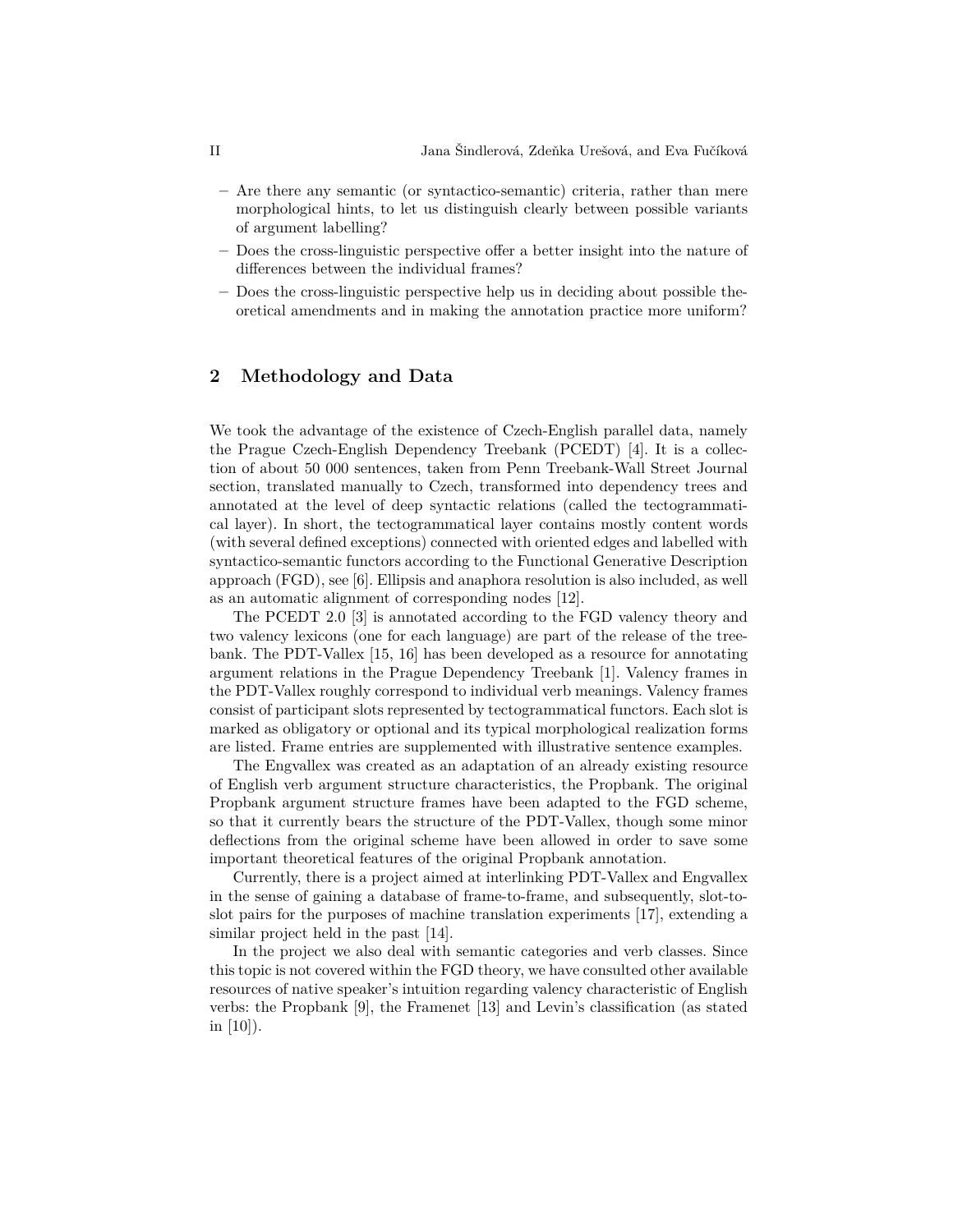## **3 Argument Labelling in PDT 2.0**

In the FGD, five *actants*, i.e. main universal and typical arguments of a valency frame, are recognized: ACT (Actor), PAT (Patient), ADDR (Addressee), EFF (Effect) and ORIG (Origin). In the theoretical framework, it is declared that ACT and PAT stand for more general concepts of "the first" and "the second" argument in the valency structure, in other words, these positions are described more syntactically than semantically. On this theoretical background, the concept of "shifting of cognitive roles" has been adopted. According to this rule, if the verb has only two arguments, semantic Effect, semantic Addressee and/or semantic Origin are being shifted to the Patient position. With respect to such definition, we may encounter several difficulties in our research. Typically, if we look for the differences in argument labelling, we may easily be confused by different labelling of (semantically the same) Addressee argument due to a different number of valency positions in the corresponding frames, as in  $(1)$ .

(1b) John.ACT shouted at Mary.PAT.

Another problem is tied with cases of three (and more) recognizable participants in the valency structure, where ADDR in fact appears as the (syntactically) second argument (often expressed with accusative), whereas the PAT label is left for another argument role. Though much attention is paid to the criteria for the theoretical distinction of actant and free modifier roles, and for the distinction of obligatory and optional positions in FGD, surprisingly little is said about the nature of individual actant roles per se. It is somehow taken for granted that native speaker intuition in this respect recognizes semantic aspects of the actant roles well. For example, PDT guidelines [12] describe PAT as an "affected object" in a broad sense and offer an illustrative (non-exhaustive) list of its possible semantic modifications, but only for PAT as a second argument, leaving out the (for our research) interesting cases where PAT takes a third position in the valency structure<sup>1</sup>, syntactically realized as a prepositional phrase following a direct object ADDR, like in (1a).

The authors of the PDT 2.0 annotation guidelines also confess there is a certain degree of uncertainty about the character of arguments with certain verbs and explicitly mention several borderline cases [12]. As a typical case, they offer an example of the Czech verb *bránit (protect)*, with the following possible interpretations of the three available arguments (Protector, Protected, Harm/Enemy):

(2a) Petr.ACT bránil majetek.PAT před zloději.EFF.

<sup>(1</sup>a) John.ACT blamed Mary.ADDR of stealing.PAT his car.

<sup>1</sup> Our numbering of argument positions in the paper is given by purely syntactic properties, i.e. subject first, (direct) object(s) second (or second and third), prepositional phrases third (fourth) etc. In English, this also corresponds to a standard word order; however, we also use it for Czech.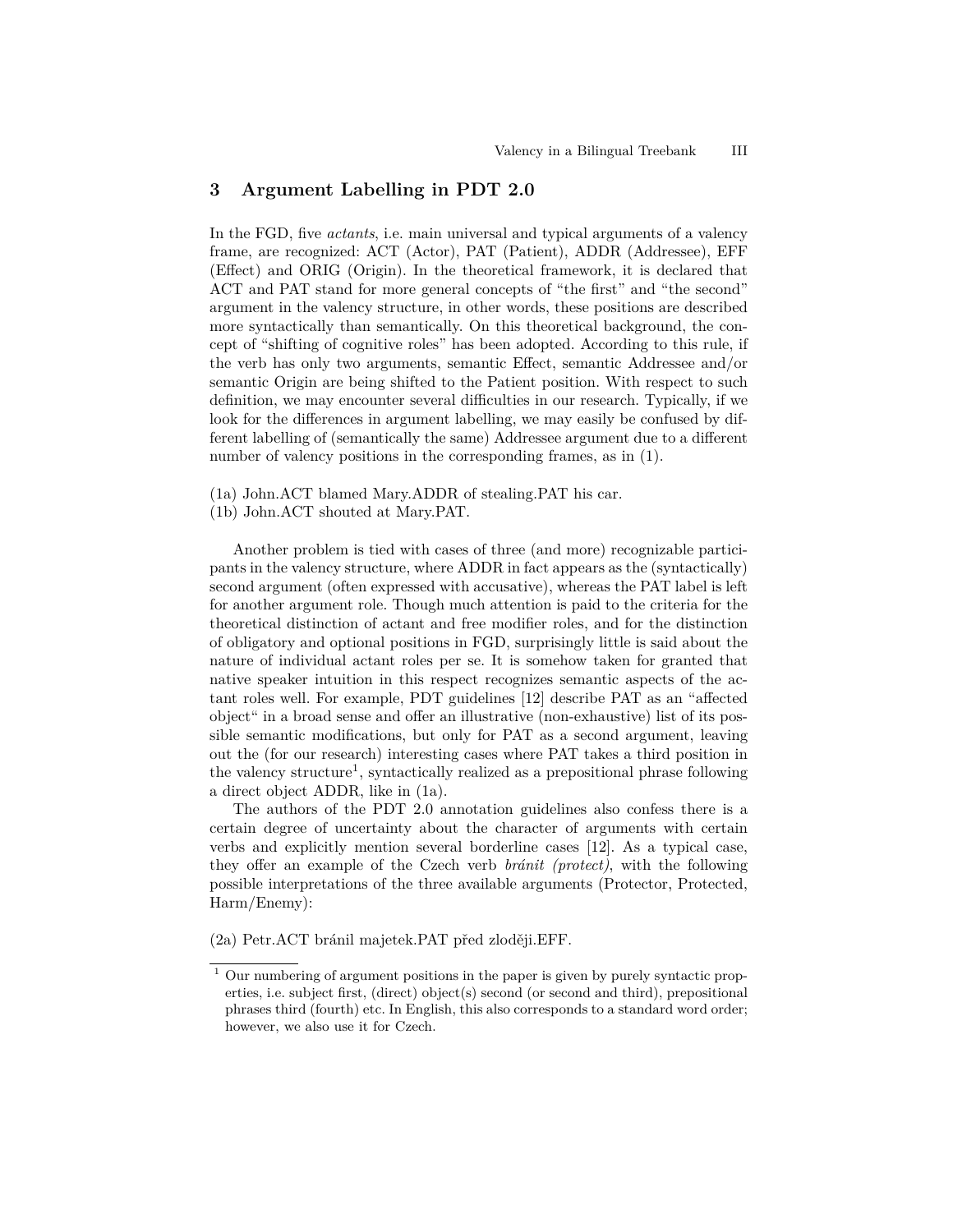*Petr.ACT protected his property.PAT from thieves.EFF.* (2b) Petr.ACT bránil děti.ADDR před nebezpečím.PAT. *Petr.ACT protected the children.ADDR from danger.PAT*

The resolution of this problem in the annotation guidelines is based on a morphosemantic feature of animacy. If the defended entity is represented in a majority of corpus occurrences by an animate noun (or, more precisely, by an animate entity), the position in the valency lexicon should be labelled Addressee, otherwise it is assigned a Patient label. Still, it is a common phenomenon that a degree of interannotator disagreement is noticed when dealing with similar cases.<sup>2</sup>

The investigation of a contrastive language material shows that such cases are frequent and tightly connected to the semantic class of the verb. Moreover, it appears that native speaker intuition differs in the contrastive point of view.

## **4 Places of Non-correspondence**

When searching the PCEDT, we have encountered five major verb classes that show inconsistencies in the annotation of valency structures, mainly concerning the Addressee role: verbs of judgement, verbs of attempting suasion (and causation), a joint group of several classes semantically expressing permission or accessibility granting, verbs of assistance and verbs of commercial exchange.<sup>3</sup> For each of the verb classes, we have consulted several resources of valency structure description. Apart from the PDT-Vallex and the Engvallex, we have searched the Framenet and the Propbank. For the reference to semantic classes of verbs, we have also consulted Levin's classification. Throughout the five mentioned semantic groups, we have encountered several patterns of frame concurrence, the most frequent being the following:

- **–** ACT ADDR PAT x ACT PAT CAUS
- **–** ACT ADDR PAT x ACT PAT EFF or ACT PAT AIM
- **–** ACT ADDR PAT x ACT PAT REG
- **–** ACT ADDR PAT x ACT PAT MEANS

This concurrence of frames appeared both in the cross-linguistic comparison (a source language sentence is annotated differently than the target language sentence) and within different verbs of the same semantic group in one language (two verbs of one language, which are semantically close, or even synonymous, are annotated differently).

All the above mentioned alternative frame variants consist of an all-actant interpretation (ACT ADDR PAT) and an interpretation involving an adjunct

<sup>&</sup>lt;sup>2</sup> It is also interesting that other researches working within the FGD framework do not operate with animacy in this respect, cf. [11].

 $^3$  The naming of the classes has been roughly adopted from the Framenet nomenclature.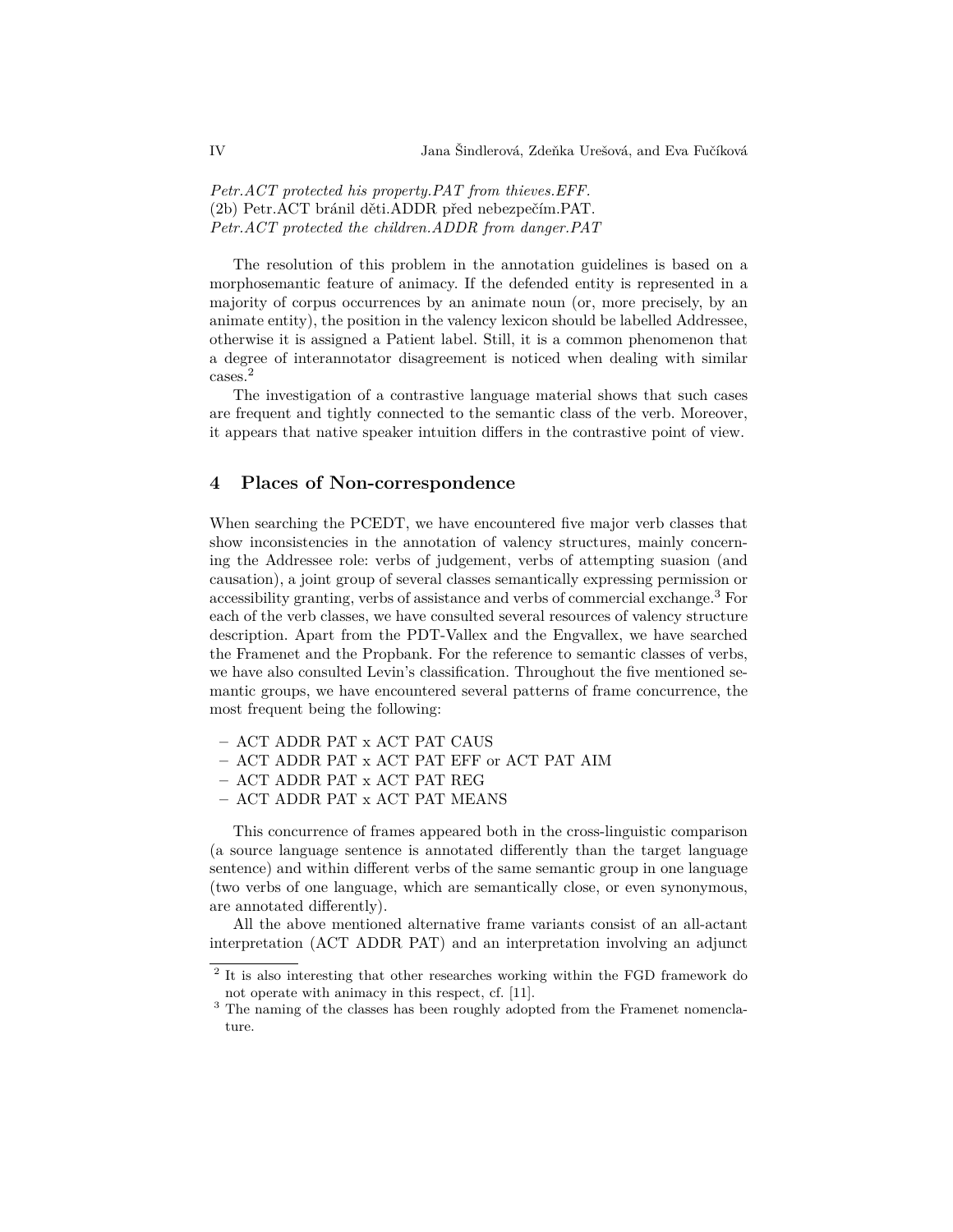on the third syntactic position (ACT PAT CAUS). For the purposes of simplification we do not operate here with the notion of obligatoriness or optionality, leaving this complex issue to a separate, more elaborate study. Nevertheless, it must be said that this issue is of supreme interest to us, since it is tightly connected to the elementary question of argumenthood. Although FGD theoretically allows free modification functors to appear as a part of valency frame in case they are obligatory, in reality, this accounts only for a few members of the list of possible free modifications, usually for directionals, temporals and manner adjuncts. On the other hand, it is not a common practice e. g. to label an obligatory argument CAUS, even if its semantic incorporates causal interpretation, in this case, usually an actant label is given priority.

#### **4.1 Judgement Verbs in Czengvallex**

There are two ways in which argument non-correspondence in a bilingual corpus can be considered. Either there is a different argument labelling between a particular sentence and its translation, or there is a difference in argument labelling between verbs of the same verb class within a particular language. Both types of argument non-correspondence manifest in PCEDT among the verbs of judgement and communicating judgment. In Framenet, these two categories are considered separate, for our purposes it seems convenient to treat them jointly, e.g. as they appear in Levin's classification [10]. In the analysis, we will refer to them as *judgement verbs*.

In our sample, we have looked at the following verbs: *accuse, blame, charge, chastise, convict, criticize, fault, reprove, sue*. According to the three resources of English verbs argument structures, these verbs share three argument roles, which can be characterized as follows: *the judge*, *the judged entity* and *the reason for judgment*, or *the fault*. In the PCEDT (and its valency lexicons), the annotation practice is divided as shown in Table 1. The individual rows of the table represent different translation verb pairs, columns show the distribution of the verbs among different frames. If both verbs of the translation pair belong to the same frame, they are both inscribed in the same cell.

Most of the verbs fall into one of the following frame variants: ACT ADDR PAT, or ACT PAT CAUS (the labels of the positions marking *the judge*, *the judged entity* and *the fault* respectively). All the mentioned verbs have an addressee (*the judged entity*), though in the other variant of the frame, it is labelled PAT due to the concept of shifting cognitive roles (see [12]). The split of the annotation is apparently caused by different approaches to the third argument, i. e. *the reason for judgement*, or *the fault*. Either it is interpreted as an actant, i.e. belonging to the valency structure, or it is considered an adjunct, a free modification external to the valency structure.

Clearly, the important question is, whether *the reason for judgement* position is or is not a part of the valency structure of the verb. The resources for En-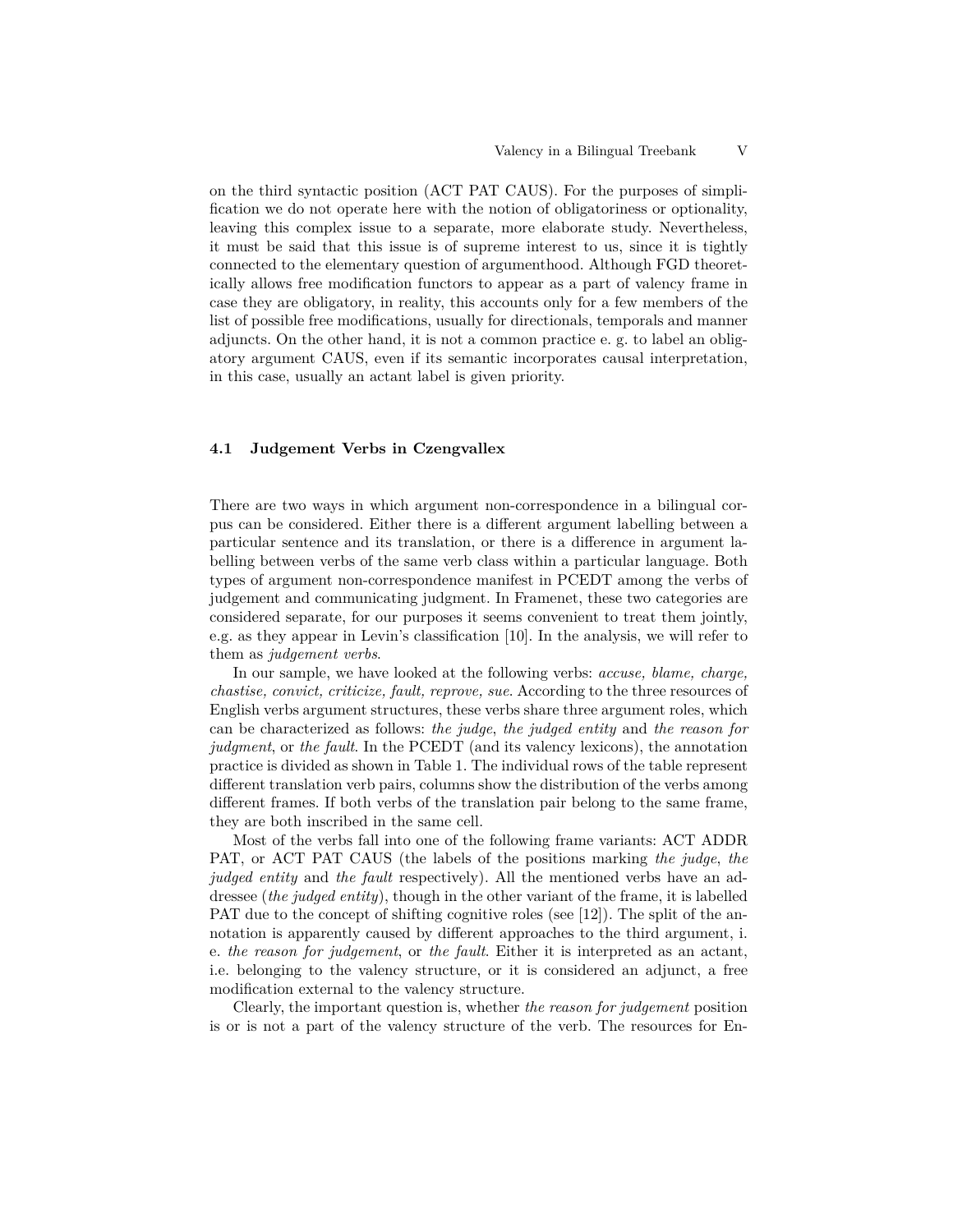| ACT ADDR PAT                     | ACT PAT CAUS ACT PAT EFF CAUS |          |  |  |
|----------------------------------|-------------------------------|----------|--|--|
| $obvinit - accuse$               |                               |          |  |  |
| obviňovat – accuse               |                               |          |  |  |
| $\text{vinit}$ – accuse          |                               |          |  |  |
| charge $(with) - obvinit$        |                               |          |  |  |
| charge (with)                    | obžalovat                     |          |  |  |
| charge (with)                    | žalovat                       |          |  |  |
| obvinit                          | blame (for)                   |          |  |  |
| $pripisovat - blame (on)$        |                               |          |  |  |
| připisovat                       | blame (for)                   |          |  |  |
| $p$ řisuzovat – blame $($ on $)$ |                               |          |  |  |
| přičítat – blame (on)            |                               |          |  |  |
| $obvinit - convict$              |                               |          |  |  |
| usvědčit – convict               |                               |          |  |  |
| convict                          |                               | odsoudit |  |  |
| obvinit                          | fault                         |          |  |  |
| reprove                          | odsuzovat                     |          |  |  |
| sue                              | žalovat                       |          |  |  |
| $s$ oudit se – sue               |                               |          |  |  |
| vytknout                         | chastise                      |          |  |  |
|                                  | $k$ árat – chastise           |          |  |  |
|                                  | $potrestat - characteristic$  |          |  |  |
|                                  | kritizovat – criticize        |          |  |  |
|                                  |                               |          |  |  |

Table 1: Frame distribution for Czech and English Judgement Verbs in the PCEDT

glish verbs speak straight, all regard this position as a valency argument.<sup>4</sup> This question is closely connected to the question of "what exactly is an argument (theta role, participant etc.) and how many of them there really are", which has not been satisfyingly answered in the literature yet. Since this type of problem is too complex to be dealt with within this paper, we will not try to answer it directly. A very nice and summarizing debate of this issue can be found e.g. in [2]. Not only does the author question the mere possibility of finding clear matching criteria for argumenthood that would apply to all types of arguments, but he also mentions an important catch of the argumenthood-defining efforts. When trying to describe argument roles unambiguously, we necessarily use criteria from many levels of linguistic description, not only syntactic and semantic, but we also have to engage morphological and pragmatical hints. This on one hand helps us to specify the roles more exactly, but on the other hand leads many times to confusion and theoretical clashes.

<sup>4</sup> For example in the Framenet, Reason is always part of the core frame elements of the judgement frames, Propbank also includes it in the list of frame participants of the verbs in question.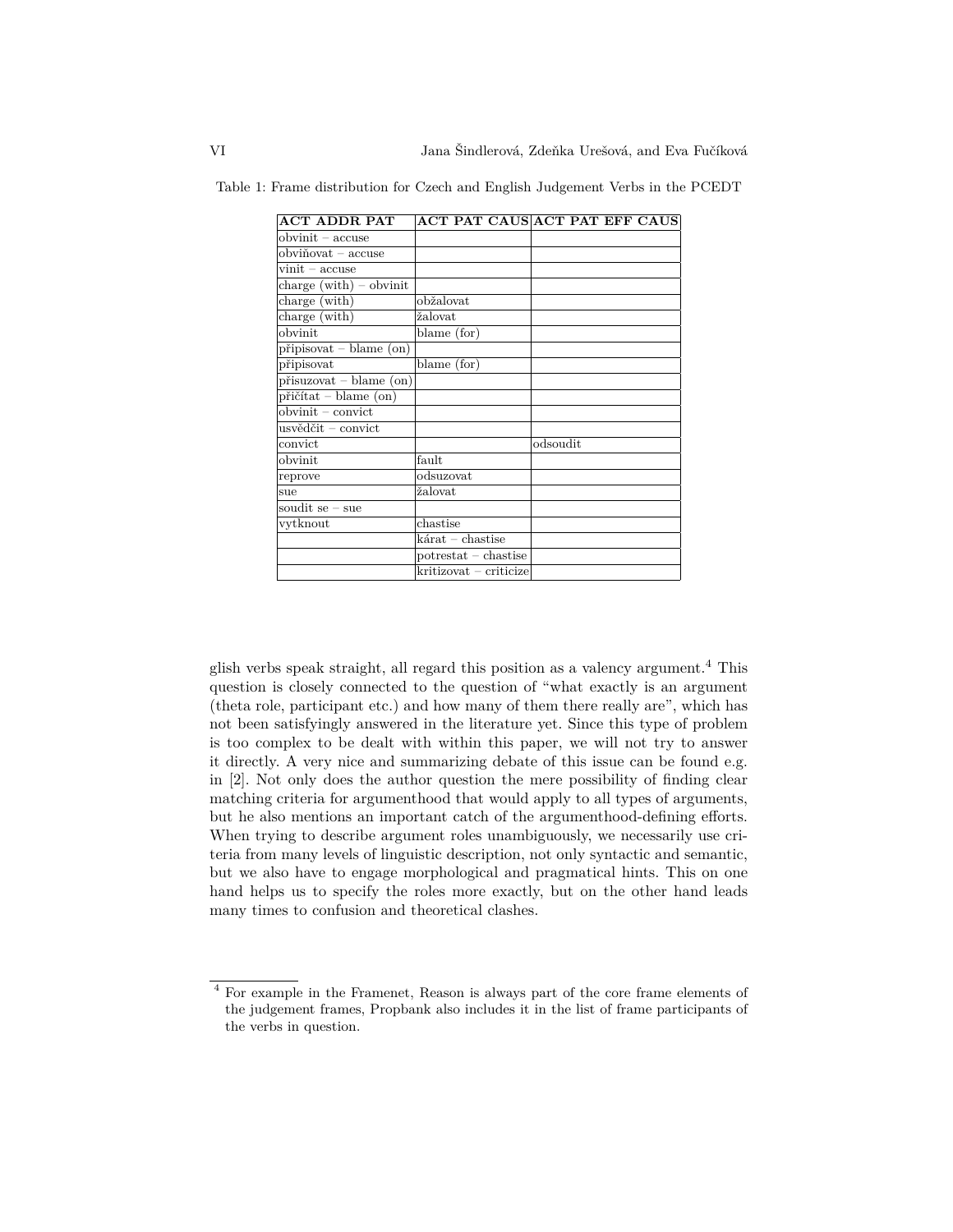#### **4.2 Data Analysis**

As we can see from Table 1, the annotation is to a certain extent inconsistent. There are at least four different English verbs correctly translated by Czech verb *obvinit/obviňovat*. 5 In case of *accuse* and *charge*, the third argument is PAT, whereas in case of *blame* and *fault*, it is labelled CAUS, see (3).

(3a) Industrial companies.ACT are accusing financial institutions.ADDR of jeopardizing.PAT Japan's economy.

(3b) A Campeau shareholder.ACT charged Campeau.ADDR with violating securities law.PAT.

(3c) Many investors.ACT blamed program trading.PAT for aggravating.CAUS market swings.

(3d) The former New York City mayor.ACT faults Obama.PAT for incompetence.CAUS over the Libya consulate attacks.

Since there is no significant difference in the verb semantics, this may be the result of the influence of morphological form: The for-phrase (*blame, fault*) is a typical morphological means for expressing Cause, whereas the of-phrase (*accuse*) is one typical way of expressing Patient (affected object) semantics, and the with-phrase (*charge*) is typical for Instrument interpretation, thus being tentative to less specific labelling.

Speaking about the impact of morphosyntactic form, we must point out another fact. Whereas the direct object form of *the reason for judgement* argument builds almost immediately the actant interpretation, the prepositional phrases are ambiguous with respect to possible interpretations. According to the Prague annotation style, it appears that only primary prepositions are allowed with arguments, whereas phrases with secondary prepositions are generally regarded as adjuncts. For each actant and adjunct label, the guidelines offer a list of typical prepositional phrases (in the form of preposition plus case) used with it. The *reason for judgement* can be, with some, but apparently not all the verbs, expressed in a typically adjunct morphosyntactic form, e.g. with a subordinate adjunct clause or a secondary preposition.

(4) Vyšetřovatel obvinil kvůli incidentu u mosteckého klubu Neprakta tři muže. *The investigating officer.ACT charged three men.PAT because of the incident.CAUS in the Neprakta club in Most.*<sup>6</sup>

Nevertheless, it seems to us that such utterances are actually less acceptable since they mix the intended "objective reason for judgement" semantic interpretation with the typical form of expressing a "circumstantial motivation for judgement" (like in case of (5)):

<sup>5</sup> In case of convict the translation may be considered inappropriate.

<sup>6</sup> Since there was no suitable example in the PCEDT data, the sentence has been taken from Czech National Corpus. The labelling has been added by the authors of the paper.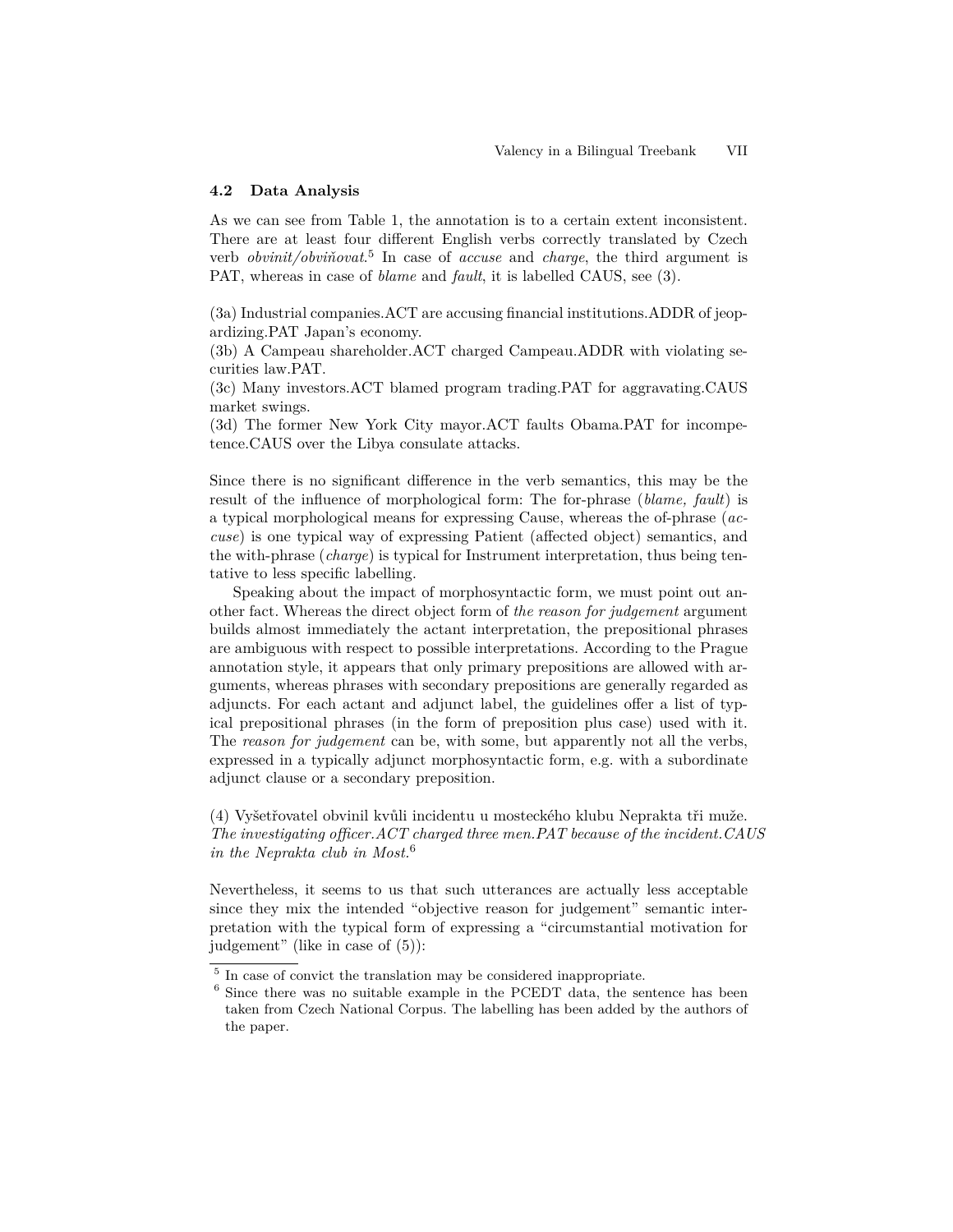(5) Obvinila ho, protože zrovna neměla dobrou náladu. *She blamed him because she wasn't in a good temper at the time.*

In such cases, the form influences the interpretation to the circumstantial one, and the reason for judgement appears as non-overt.

Note that considering the third argument itself, there are equally relevant reasons for both interpretations (Patient and Cause). The semantics of the argument in question bears causal features (Framenet e.g. names this role *Reason*). On the other hand, it is often expressed (in lexicalized alternations<sup>7</sup> of the verbs in question) in a direct object position, which is typical for Patient and atypical for Cause (6).

(6) Nobody.ACT would blame the global warming.PAT on a few hundred thousand hunter-gatherers.ADDR hunting mammoths and scratching around in caves.

What is even more confusing, not even the criterion of obligatoriness can support our decision between argument and adjunct interpretation, since in the PDT-Vallex, the PAT argument of the judgement verbs is often marked optional.

With the verb pair *odsoudit – convict*, the situation is even more interesting.

(7) Despite the strong evidence against Mrs. Yeargin, popular sentiment was so strong in her favor, Mrs. Ward says , that "I'm afraid a jury wouldn't have convicted her."

*I přes přesvědčivé důkazy proti Yearginové bylo této učitelce veřejné mínění tak silně nakloněno, že ředitelka Wardová říká: "Obávám se, že by ji porota neodsoudila.*

The Czech verb, according to the PDT-Vallex opens valency positions for *the judge* (ACT), *the judged entity* (PAT), and *the sentence* (EFF), *the reason for judgement* being considered an adjunct CAUS. On the other hand, the original English verb *convict*, as far as Framenet and Propbank annotation states, does not include *the sentence* in its argument structure at all. Once again, we may ask the question, what are the criteria for considering *the reason for judgement* an adjunct in Czech, and not (an optional) PAT, while *the judged entity* slot could be easily re-interpreted as ADDR.

Another theoretical question considering the number of valency positions is effected by the lexicalized alternations.<sup>8</sup> In both Propbank and Framenet, the criticized entity and the cause of critique with verbs of communicating judgement are distinguished and treated separately, so that cases like (8a) and (8b) (where any other overt realization of a for-phrase argument is unlikely) get two different frames, thus saving the syntactic and semantic difference.

<sup>7</sup> See [7]

<sup>8</sup> For more information on lexicalized alternations, see [8].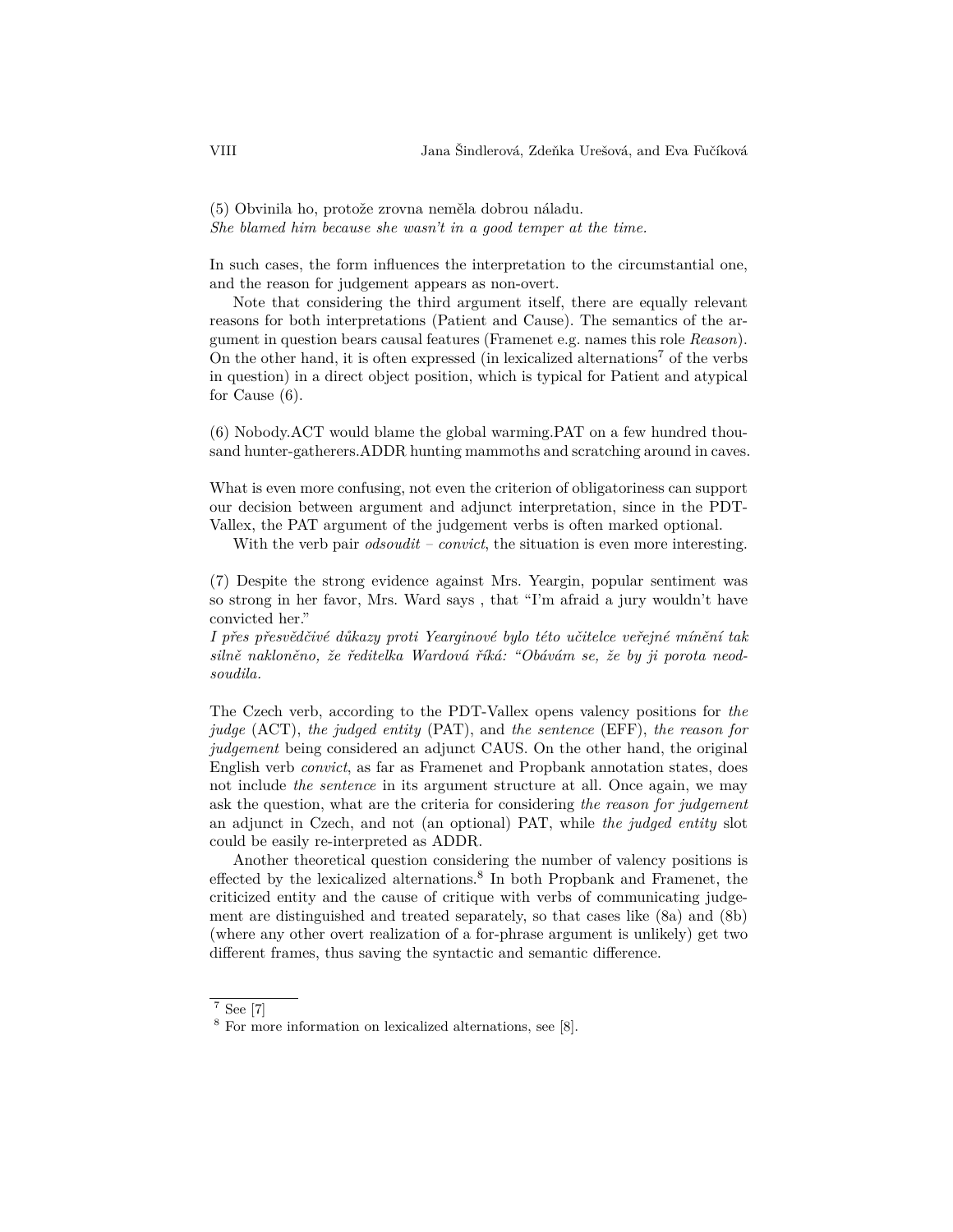- (8a) He.ACT criticized him.PAT for coming.CAUS late.
- (8b) He.ACT criticized his coming.PAT late.

On the other hand, in the PDT-Vallex, these frames are often unified into a single one with an optional Cause argument, disregarding the fact that in the second case, it is hardly imaginable that another Cause argument, with the meaning of an *objective reason for judgement* should overtly appear.

## **5 Proposal**

What we propose is that the labelling of arguments should be as uniform as possible $9$  within semantically related verbs. In case of judgement verbs we find two possible variants of labelling for unification of the annotation practice.

The all-actant variant consists of ACT (*the judge*), ADDR (*the judged entity*), PAT (*the reason for judgement*), and eventually EFF (*the sentence*). Its advantages and disadvantages are listed below:

- + In the available resources for valency characteristics of the English verbs, *the reason for judgement* is considered a part of the inner argument structure of a judgement verb, disregarding its actual morphosyntactic form, the all-actant solution keeps it a part of the frame even if it is not obligatory. Since there may be different intuitions considering obligatoriness across languages, this is an advantage with respect to the task of collecting argument alignment between languages.
- + Our proposal enables us to treat uniformly all judgement verbs having both *the judged entity* and *the reason for judgement* in their argument structure. As a result, the tectogrammatical structures of parallel trees of different languages would appear more similar.
- + Such labelling enables us to treat uniformly lexicalized alternations of the type shown in (6) for individual verbs.
- + It also enables us to distinguish between the *reason for judgement* (PAT), which according to our opinion belongs into the valency frame of the judgement verbs, and the *circumstantial cause* (CAUS) which is an adjunct describing some less relevant circumstances of the situation.
- **–** Since PAT is a semantically underspecified label, the semantics of *reason for judgement* is lost in the description.

The adjunct variant, including ACT (*the judge*), PAT (*the judged entity*), CAUS (*the reason for judgement*), and eventually EFF (*the sentence*), on the other hand, has the following implications:

+ The semantics of *the reason for judgement* stays explicit in the annotation.

 $9$  We are aware of the fact that there are certain frame alternations that could not be unified with respect to argument labelling in the current framework, still we see a relatively large number of inconsistencies that can be repaired by clarifying the vague points in the theory.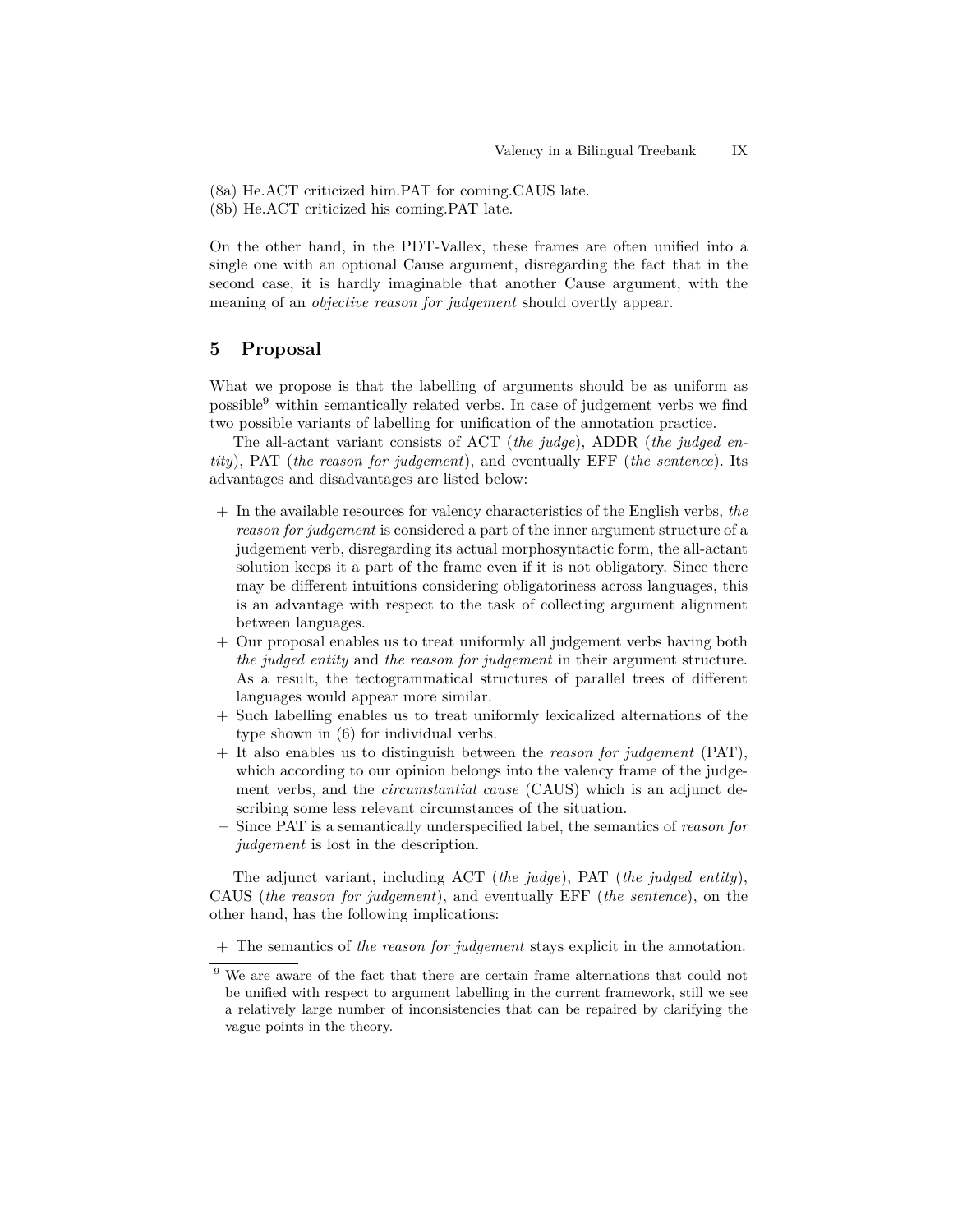- **–** *The reason for judgement* will often be left out of the frame, or the theory must be revised in order to allow obligatory (and maybe even optional) adjuncts of the CAUS type into the frame.
- **–** It will not be possible to maintain uniform approach to verbs of the same verb class, since *the reason for judgement* gets into the position of an affected object with some of the verbs. In a cross-linguistic comparison, this will result in mismatches and unnecessary confusion.
- **–** It will not be possible to distinguish clearly between objective and circumstantial cause of judgement.

It seems that the all-actant variant is in many respects more advantageous than the adjunct variant. Still, to make an ultimate decision, it would be necessary to make the description of argumenthood, and maybe even obligatoriness, more clear and deciding. Also, the analysis of other argument mismatches in other verb classes may help to get a more complex picture of this issue.

We would like to pin-point that our proposal does not aim at being universal or exhaustive. There may appear exceptional cases which do not fit into our description. We base our description on the assumption that judgement verbs from a class with to a great extent uniform morphosyntactic behaviour, which of course may not be the case of other verb classes.

## **6 Conclusion and Future Work**

In this paper we have presented a cross-linguistic analysis of valency frame mismatches within one semantic class of verbs in a parallel corpus and its valency lexicons. On the example of judgement verbs, we have pointed out several weak points of the annotation rules and suggested that clarification and further specification of the theory should help in keeping the data more consistent. As an example, we have proposed a concrete way of unifying the annotation practice for the class of judgement verbs.

In the future, we would like to continue with the analysis of typical argument and frame mismatches for other argument pairs and verb classes, in order to gain a better insight into the conceptual character of argumenthood and obligatoriness.

### **7 Acknowledgements**

The project has been partially supported by the grant No. GPP406/13/03351P of the Grant Agency of the Czech Republic and by the SVV project number 267 314.

This work has been using language resources developed and/or stored and/or distributed by the LINDAT-Clarin project of the Ministry of Education of the Czech Republic (project LM2010013).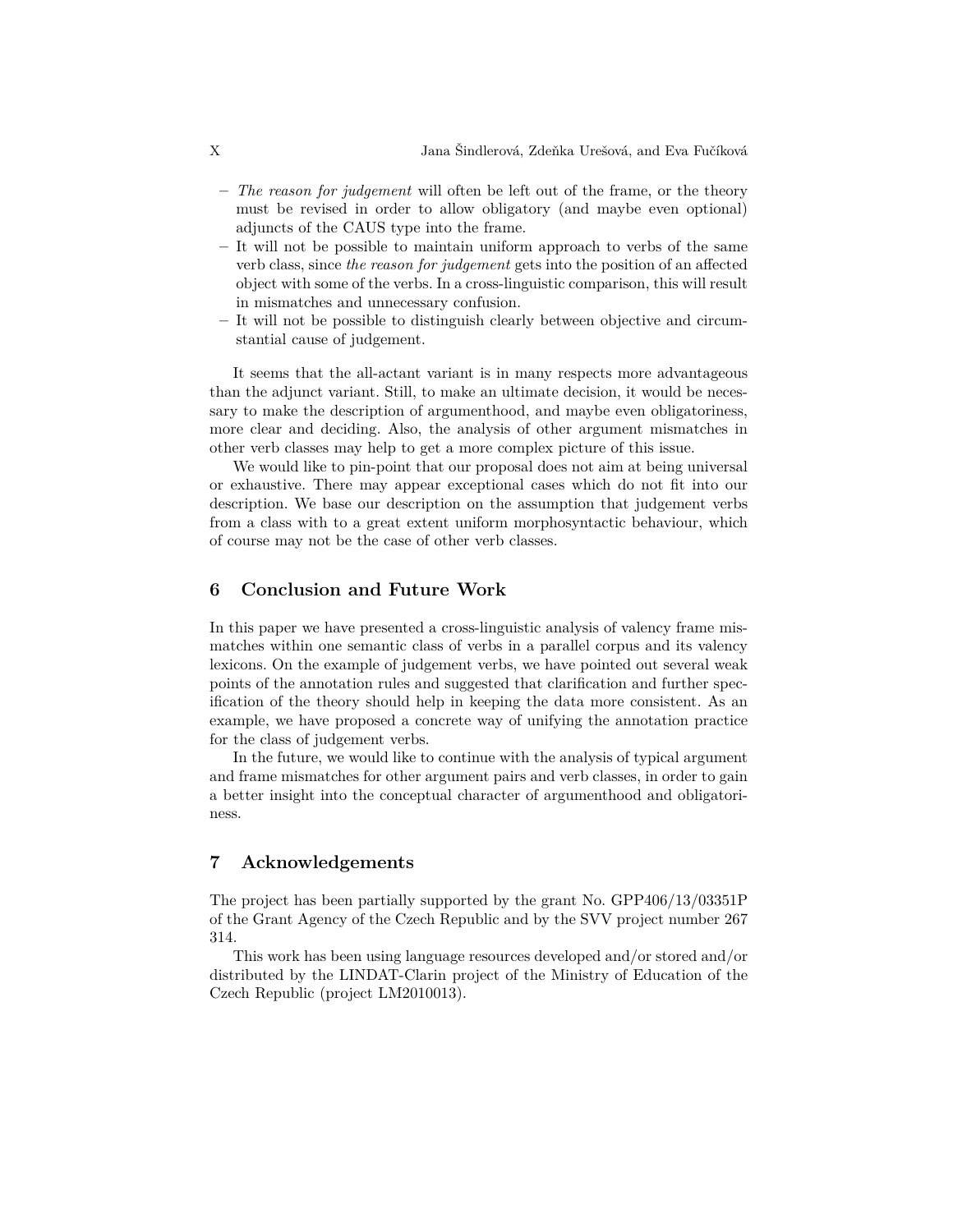## **Bibliography**

- [1] Böhmová, A., Hajič, J., Hajičová, E., and Hladká, B. (2003). The Prague Dependency Treebank. In *Treebanks*, pages 103–127. Springer.
- [2] Dowty, D. (1991). Thematic Proto-Roles and Argument Selection. *Language*, 67(3):547–619.
- [3] Hajič, J., Hajičová, E., Panevová, J., Sgall, P., Bojar, O., Cinková, S., Fučíková, E., Mikulová, M., Pajas, P., Popelka, J., Semecký, J., Šindlerová, J., Štěpánek, J., Toman, J., Urešová, Z., and Žabokrtský, Z. (2012). Announcing Prague Czech-English Dependency Treebank 2.0. In *Proceedings of the 8th International Conference on Language Resources and Evaluation (LREC 2012)*, pages 3153–3160, Istanbul, Turkey. European Language Resources Association.
- [4] Hajič, J., Hajičová, E., Panevová, J., Sgall, P., Cinková, S., Fučíková, E., Mikulová, M., Pajas, P., Popelka, J., Semecký, J., Šindlerová, J., Štěpánek, J., Toman, J., Urešová, Z., and Žabokrtský, Z. (2011). Prague Czech-English Dependency Treebank 2.0.
- [5] Hajičová, E. (2008). What We Are Talking about and What We Are Saying about It. In Gelbukh, A. F., editor, *Computational Linguistics and Intelligent Text Processing*. Springer Berlin /Heidelberg, Berlin, Heidelberg.
- [6] Hajičová, E. and Sgall, P. (2003). Dependency Syntax in Functional Generative Description. *Dependenz und Valenz–Dependency and Valency*, 1:570–592.
- [7] Kettnerová, V. (2012). *Lexikálně-sémantické konverze ve valenčním slovníku*. PhD thesis, Charles University, Prague, Czech Republic.
- [8] Kettnerová, V., Lopatková, M., and Bejček, E. (2012). The Syntax-Semantics Interface of Czech Verbs in the Valency Lexicon. In Fjeld, R. and Torjusen, J., editors, *Proceedings of the 15th EURALEX International Congress*, pages 434–443, Oslo, Norway. Department of Linguistics and Scandinavian Studies, University of Oslo.
- [9] Kingsbury, P. and Palmer, M. (2002). From Treebank to Propbank. In *Proceedings of the 3rd International Conference on Language Resources and Evaluation (LREC-2002)*, pages 1989–1993. Citeseer.
- [10] Levin, B. (1993). *English Verb Classes and Alternations*. The University of Chicago Press, Chicago and London.
- [11] Lopatková, M., Kettnerová, V., Bejček, E., Skwarska, K., and Žabokrtský, Z. (2012). VALLEX 2.6.
- [12] Mikulová, M., Bémová, A., Hajič, J., Hajičová, E., Havelka, J., Kolářová, V., Kučová, L., Lopatková, M., Pajas, P., Panevová, J., Ševčíková, M., Sgall, P., Štěpánek, J., Urešová, Z., Veselá, K., and Žabokrtský, Z. (2007). Annotation on the Tectogrammatical Level in the Prague Dependency Treebank. Technical Report 3.1, ÚFAL, Charles University.
- [13] Ruppenhofer, J., Ellsworth, M., Petruck, M. R., Johnson, C. R., and Scheffczyk, J. (2006). Framenet II: Extended theory and practice.